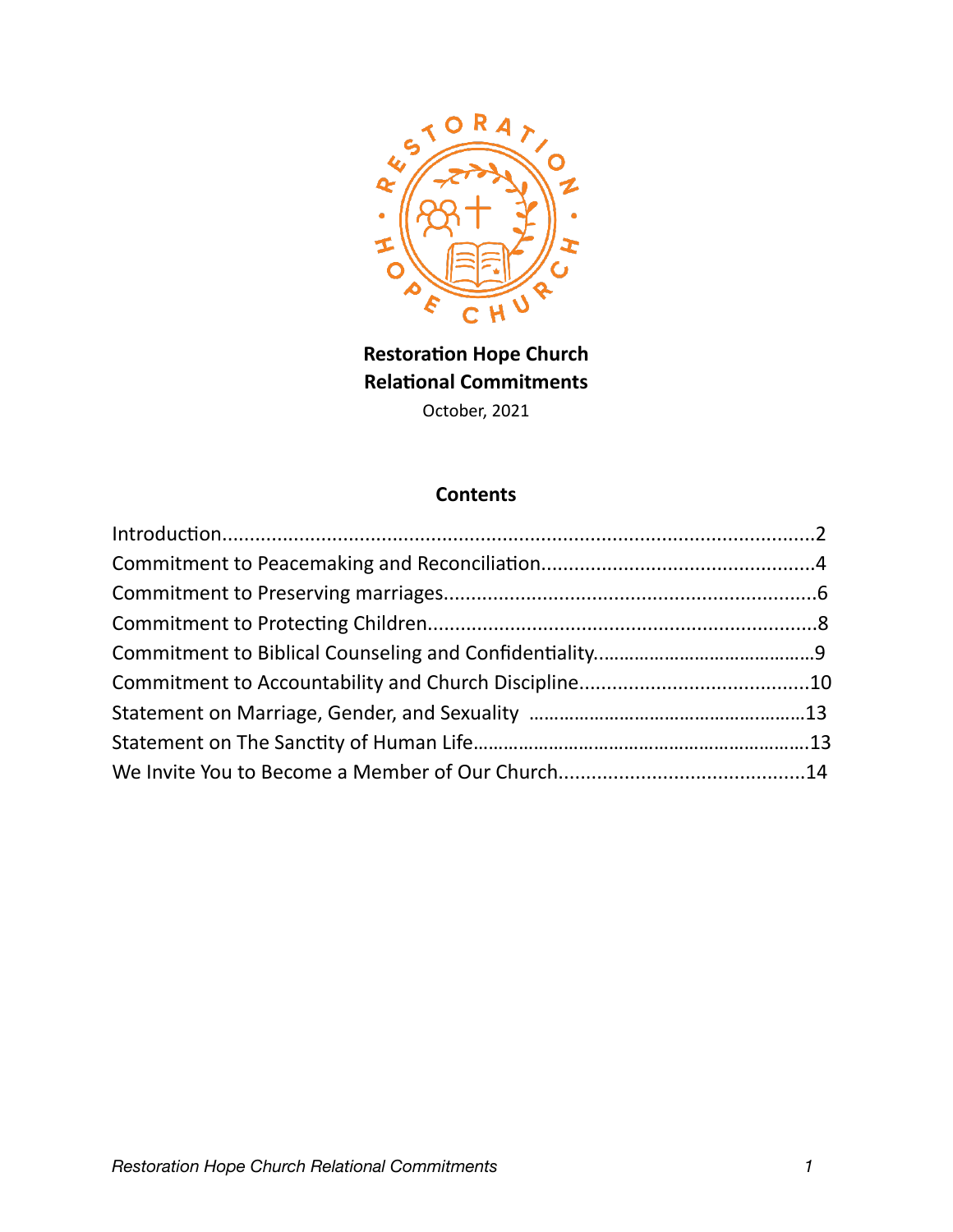#### <span id="page-1-3"></span>**Introduction:**

The following Relational Commitments are designed to help the members of Restoration Hope relate to one another in a way that honors God and promotes authentic relationships. These Commitments cover important relational issues, such as peacemaking and reconciliation, marriage and divorce, protecting children from abuse, counseling and confidentiality, and mutual accountability.

These Commitments are intended to help protect and preserve our community of faith. By community, we mean a group of people who have voluntarily joined together to encourage and support one another as we worship God, grow in our understanding of His love for us, and seek to tell others about the salvation and peace they, too, can find through faith in Jesus Christ.<sup>[1](#page-1-0)</sup>

We know that true community is not easy to achieve and sustain. Each of us brings our own expectations and agendas into the church. This diversity usually leads to rich discussions and creative ministries, but sometimes it can lead to conflict. As James 4:1–2 warns, "What causes quarrels and what causes fights among you? Is it not this, that your passions are at war within you? You desire and do not have, so you murder. You covet and cannot obtain, so you fight and quarrel. You do not have, because you do not ask."

That certainly describes our warring passions! At times, no matter how hard we try to build and preserve a close community of faith, our desires and expectations still clash. That's where these Commitments come in. They aim to pull together key principles from God's Word and serve as our relational guidelines. These Commitments are designed to accomplish several important purposes:

- They remind us of our mutual commitment to work together to pursue unity, maintain friendships, preserve marriages, and build relationships that reflect the love of Christ.
- They help to prevent surprises, disappointed expectations, confusion, and conflict by describing how we expect to relate to one another within the church.
- They provide a clear track for us to run on when conflict threatens to divide us, and they remind us how to move quickly toward reconciliation.
- They establish guidelines for how our leaders will counsel others, guard confidential information, and protect our children from abuse.
- They define and limit the spiritual authority of church leaders and thereby pursue the fair treatment of all members[.2](#page-1-1)
- <span id="page-1-5"></span><span id="page-1-4"></span>• Finally, they reduce our church's exposure to legal liability by clearly describing our relational practices and by giving all who attend our church the opportunity to be informed of and give their consent to these biblical practices[.3](#page-1-2)

<span id="page-1-0"></span> $1$  Unless indicated otherwise, the words "we" and "us" refer to both the members and leaders of Restoration Hope.

<span id="page-1-1"></span>When we use the term "leader" in these Commitments, we are referring to the pastor/elders of our church. [2](#page-1-4)

<span id="page-1-2"></span> $3$  See www.Peacemaker.net/risk\_management for information on how these Commitments can help to prevent conflict and reduce exposure to legal liability in our church.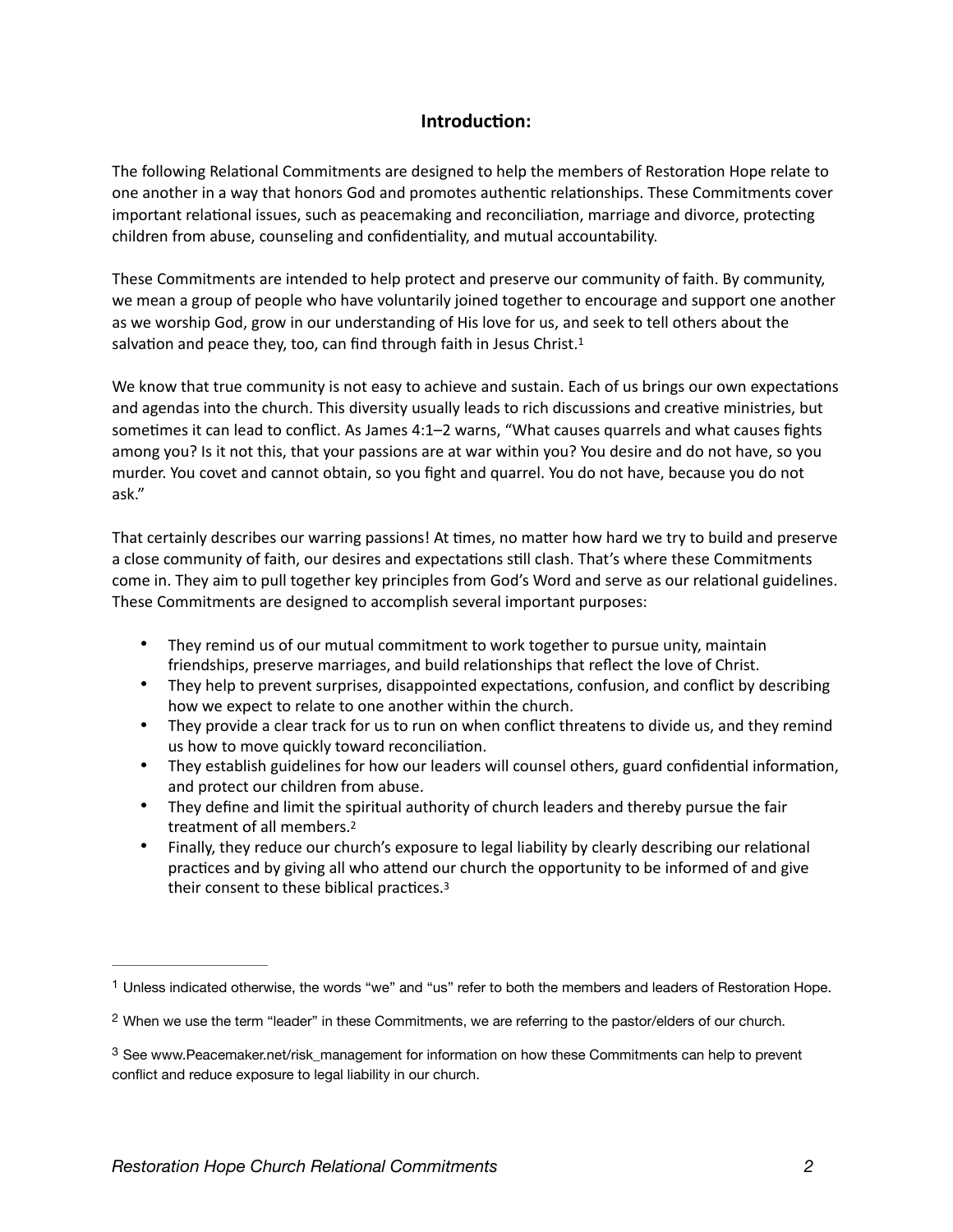As you read our Relational Commitments, we encourage you to study the Bible passages that are cited next to particular provisions. We want you to be confident that these Commitments are consistent with the Word of God. If your study does not answer all of your questions and concerns, please do not hesitate to approach our leaders, who will be happy to talk with you about these principles.<sup>[4](#page-2-0)</sup>

We encourage you to expressly embrace these Commitments and formally join our church by going through the prescribed membership process. If you are not yet prepared to become a member, you and your family are welcome to attend Restoration Hope and participate in its ministries while you continue to consider the wisdom and biblical faithfulness of what membership here involves. We do take membership seriously. If you, with a clear, biblically informed conscience, cannot be a member at Restoration Hope, we hope in due time you will be a committed member at another Bible-believing church where you can thrive in the fullness of all that membership means.

<span id="page-2-3"></span><span id="page-2-2"></span>Restoration Hope Church Pastor[s5](#page-2-1)

<span id="page-2-0"></span>Embracing these Relational Commitments does not imply that you affirm each and every explanatory comment, [4](#page-2-2) biblical 4 interpretation, or resource mentioned in this document, but rather that you agree to support and follow the specific action steps set forth in sections entitled "Commitment to …."

<span id="page-2-1"></span><sup>&</sup>lt;sup>5</sup> Adapted from the Relational Commitments of Christ Redeemer Church, found online at [https://](https://www.csmedia1.com/christredeemermn.org/crc-relational-commitments-updated-12-6-15.pdf) [www.csmedia1.com/christredeemermn.org/crc-relational-commitments-updated-12-6-15.pdf and](https://www.csmedia1.com/christredeemermn.org/crc-relational-commitments-updated-12-6-15.pdf) The Peacemaker: A Biblical Guide to Resolving Personal Conflict, by Ken Sande (Baker Books, 3rd Ed. 2004).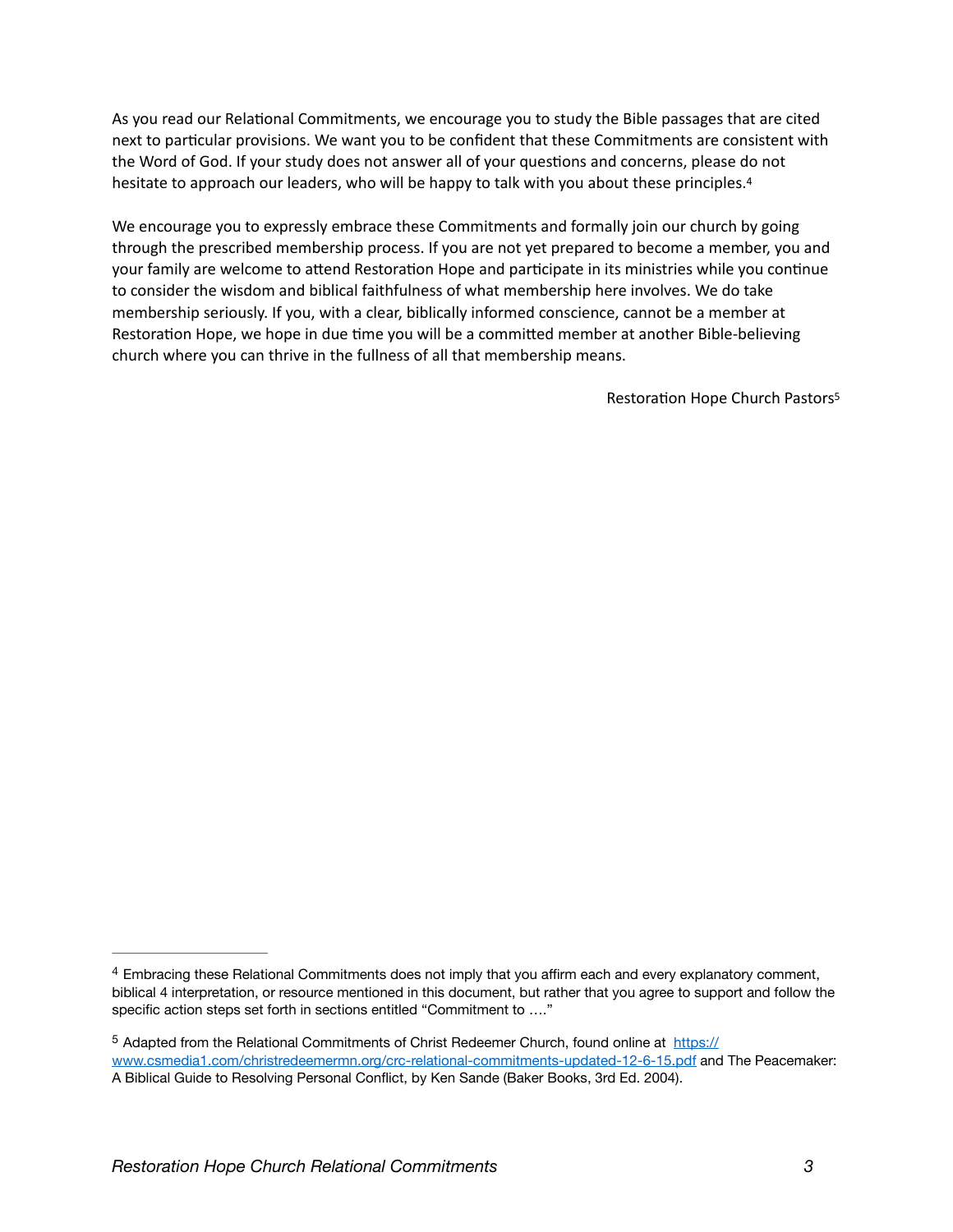### **COMMITMENT TO PEACEMAKING AND RECONCILIATION**

Blessed are the peacemakers, for they shall be called sons of God (Matt. 5:9).

Our church desires to build a "culture of peace" that reflects God's peace and the power of the gospel of Christ in our lives. As we stand in the light of the cross, we realize that bitterness, unforgiveness, and broken relationships are not appropriate for the people whom God has reconciled to Himself through the sacrifice of His only Son (John 13:34-35; Eph. 4:29-32; Col. 3:12-14).

Therefore, out of love for Christ and in reliance on the transforming power of the Holy Spirit, we are committed to resolving our differences according to the following principles of peacemaking and reconciliation:

Personal Peacemaking

- Whenever we are faced with conflict, our primary goal will be to glorify God with our thoughts, words, and actions (1 Cor. 10:31).
- We will try to get the "logs" out of our own eyes before focusing on what others may have done wrong (Matt. 7:3-5).
- We will seek to overlook minor offenses (Prov. 19:11).
- We will seek to refrain from all gossip, backbiting, and slander (Eph. 4:29-32). If we have a problem with others, we intend to talk to them, not about them.
- We will endeavor to make charitable judgments toward one another by believing the best about each other until we have facts that prove otherwise (1 Cor. 13:7)[.6](#page-3-0)
- <span id="page-3-2"></span>• If an offense is too serious to overlook, or if we think someone may have something against us, we will seek reconciliation without delay (Matt. 5:23-24; 18:15).
- When we offer a word of correction to others, we will do so graciously and gently, with the goal of serving and restoring them, rather than beating them down (Prov. 12:18; Eph. 4:29; Gal. 6:1).
- When someone tries to correct us, we will ask God to help us resist prideful defensiveness and to welcome correction with humility (Ps. 141:5; Prov. 15:32).
- As we seek to resolve differences with others, we will look out for their concerns and interests as well as our own (Phil. 2:3-4).
- When others repent, we will ask God to give us grace to forgive them freely and fully as He has forgiven us so that we might glorify His reconciling grace (Eph. 4:32).

Assisted Peacemaking

<span id="page-3-3"></span>• When two or more of us cannot resolve a conflict privately—whether it's personal or has church, business, or even legal implications—we will obey God's command to be "eager to maintain the unity of the Spirit in the bond of peace" (Eph. 4:3) by looking to our church for assistance and cooperating with our leaders or wise people they recommend to resolve the matter through biblical mediation or arbitration (Matt. 18:16; 1 Cor. 6:1-8).<sup>[7](#page-3-1)</sup>

<span id="page-3-0"></span><sup>6</sup> See [www.Peacemaker.net/charitable\\_judgments](http://www.Peacemaker.net/charitable_judgments) for more information.

<span id="page-3-1"></span><sup>&</sup>lt;sup>7</sup> See [www.Peacemaker.net/slippery\\_slope](http://www.Peacemaker.net/slippery_slope) for information on biblical mediation and arbitration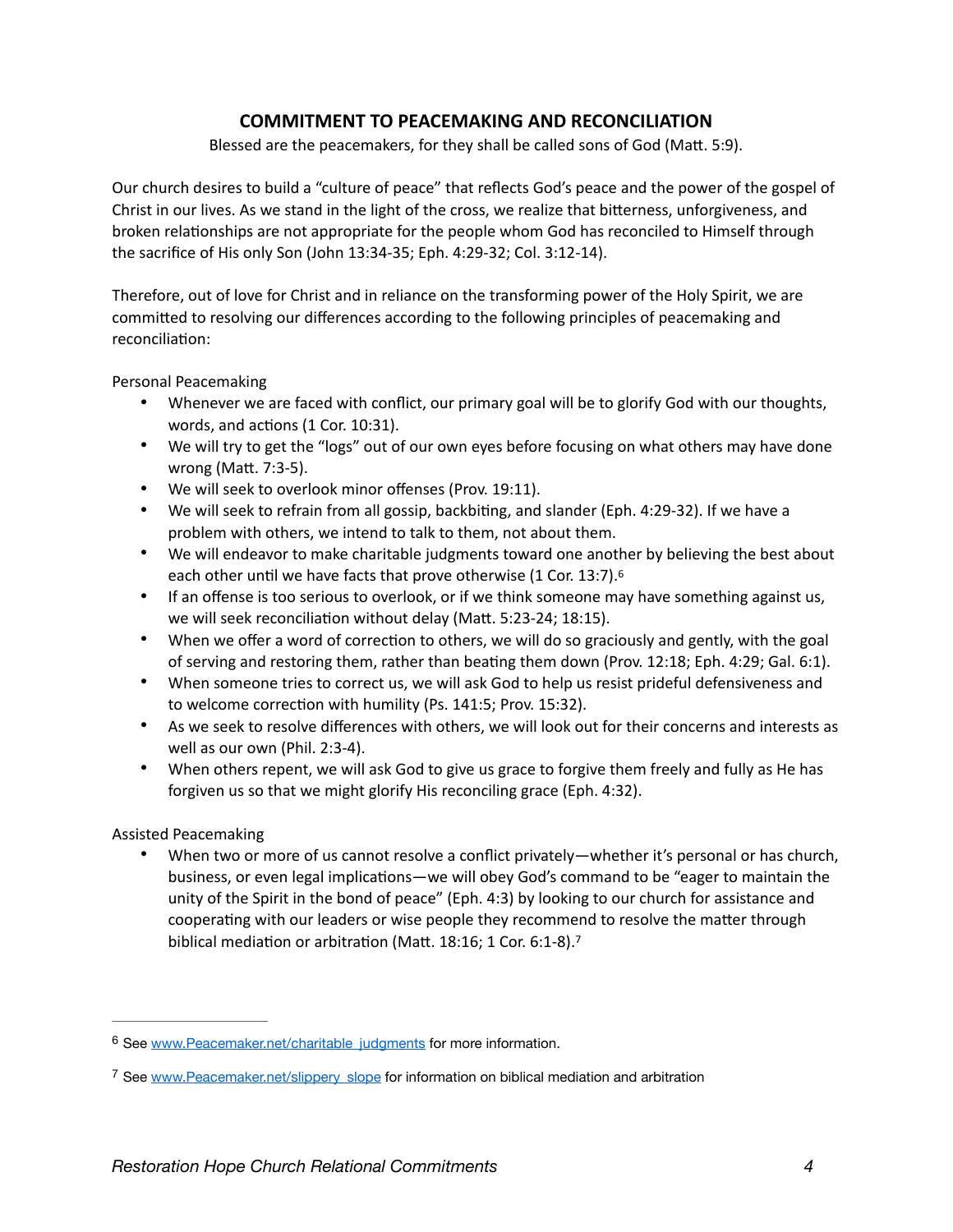- If we have a conflict with a person who attends another church, we will make every effort to cooperate with our church leaders as they seek to work with the leaders of the other church to resolve the matter in a biblically faithful manner.
- If a person coming to our church has an unresolved conflict with someone in his former church, we will assist him or her in seeking to be reconciled to the other person (Matt.5:23-24; Rom. 12:18).
- When a conflict involves matters of doctrine or church discipline, we will submit to the procedures set forth in our Commitment to Accountability and Church Discipline.
- <span id="page-4-1"></span>• If we have a dispute with or within our church as a corporate body and cannot resolve it internally through the steps given above, we will make every effort to resolve our differences through biblical mediation or arbitration before we resort to other processes[.8](#page-4-0)

<span id="page-4-0"></span>[<sup>8</sup>](#page-4-1) Nothing in this section (Commitment to Peacemaking and Reconciliation) requires individuals to relinquish any legal rights. It simply affirms that each of us is committed to obeying God's teaching in passages like Matthew 18:16, Ephesians 4:1-3, Rom. 12:18, and 1 Corinthians 6:1-8 and will make every biblically appropriate effort to resolve our differences within the body of Christ before resorting to any other processes, including civil litigation.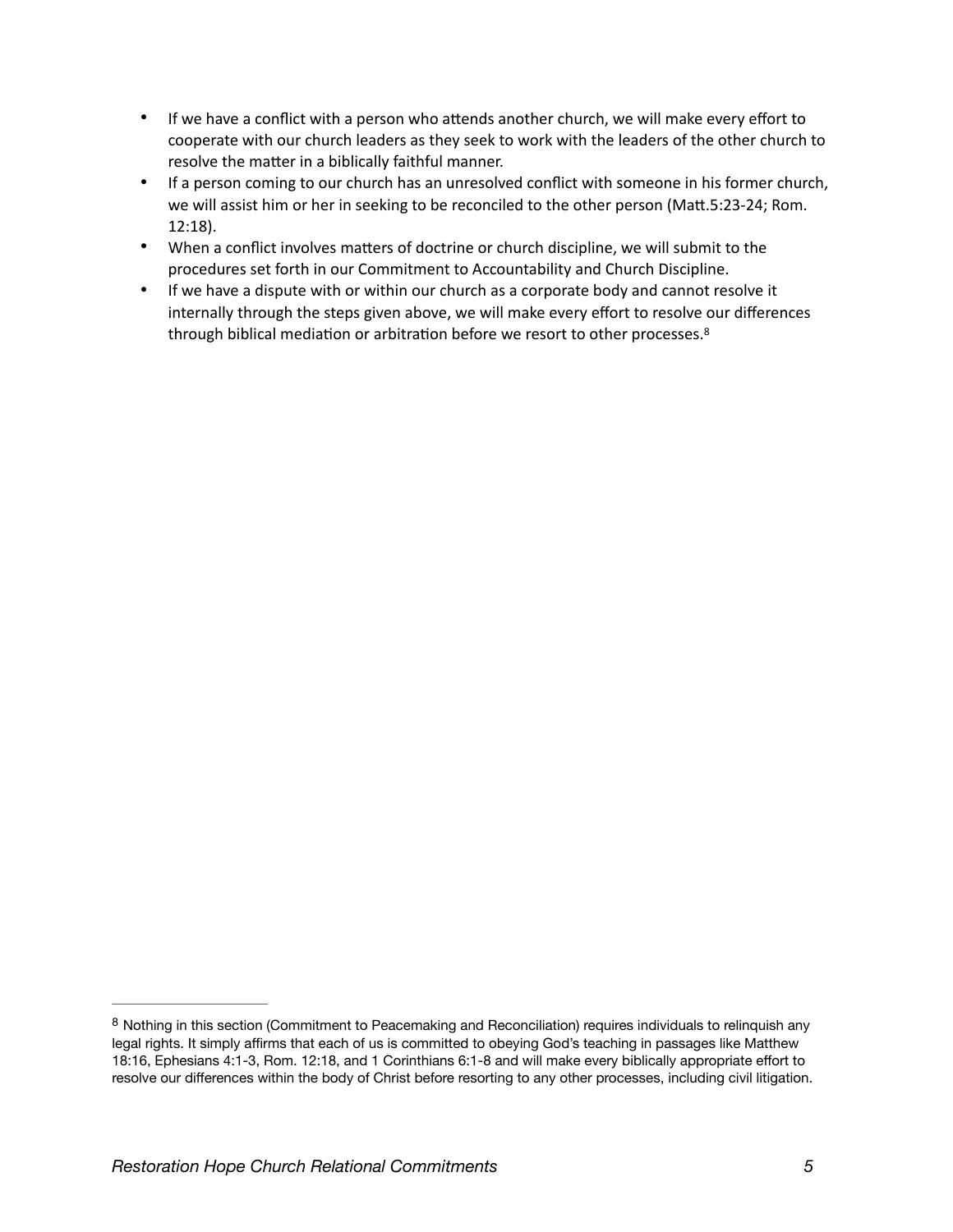#### **COMMITMENT TO PRESERVING MARRIAGES**

They are no longer two but one flesh. What therefore God has joined together, let not man separate (Matt. 19:6).

God designed marriage to reflect the beauty and permanence of Christ's loving relationship with His bride, the church (Eph. 5:22-33; Rev. 19:7). Therefore, He established marriage to be a life-long, exclusive relationship between one man and one woman (Matt. 19:4-6) to provide mutual companionship through life's joys and difficulties, to create stability for raising and nurturing children, and to give strength and cohesiveness to society in general. This does not encompass all on which the Bible instructs us related to the functions or definition of marriage, nor all that this church's leaders will teach and endorse related to marriage, but it does define our understanding of the most basic feature of marriage as being a union of a man with a woman, and not a union of two men or two women.

In our society, marriages fail under a wide range of circumstances. Many people have gone through a divorce before having a relationship with Christ and have found repentance and forgiveness in coming to Christ and sought reconciliation where possible. Others have experienced divorce through no desire or decision of their own. Still others, even after professing faith in Christ, may have divorced because of their own wrongful choices, but have since repented and received the forgiveness offered through our Lord Jesus and sought reconciliation where possible. Whatever the circumstances, we welcome everyone to Restoration Hope – single, married, and divorced.

Because our church recognizes both the divine origin of marriage and the devastating effects of divorce, we are deeply committed to preserving marriages and preventing divorce. Toward this end, we will devote a significant portion of our preaching and teaching ministry to strengthening marriages and families. We require and provide serious premarital counseling to help couples enter into marriage advisedly, and be well-prepared for its many challenges.

We also encourage couples to nurture their marriages by participating in our Gospel Community Group ministry where they can grow together in their love for God and for one another (Heb. 10:24-25), and be stirred up on mission beyond this church and their immediate family. As relationships deepen within Gospel Community Groupss, we expect their members to spur husbands on in loving and cherishing their wives, and wives in respecting and loving their husbands (Eph. 5:33).

Our leaders are committed to helping individuals and couples receive biblical counsel and support when they face marital difficulties. We will discourage couples from using divorce as a way to run away from issues that instead can be resolved through Spirit-guided counseling, repentance, forgiveness, and ongoing discipleship.

#### *Divorce and Remarriage*

In light of these things, the leaders of Restoration Hope hold that there are times when divorce would be considered legitimate and therefore permitted according to Scripture. We believe divorce is permissible when the other spouse has been sexually involved with a person outside the marriage (Matt. 5:31-32), or when an unbelieving spouse abandons a marriage (1 Cor. 7:12-16).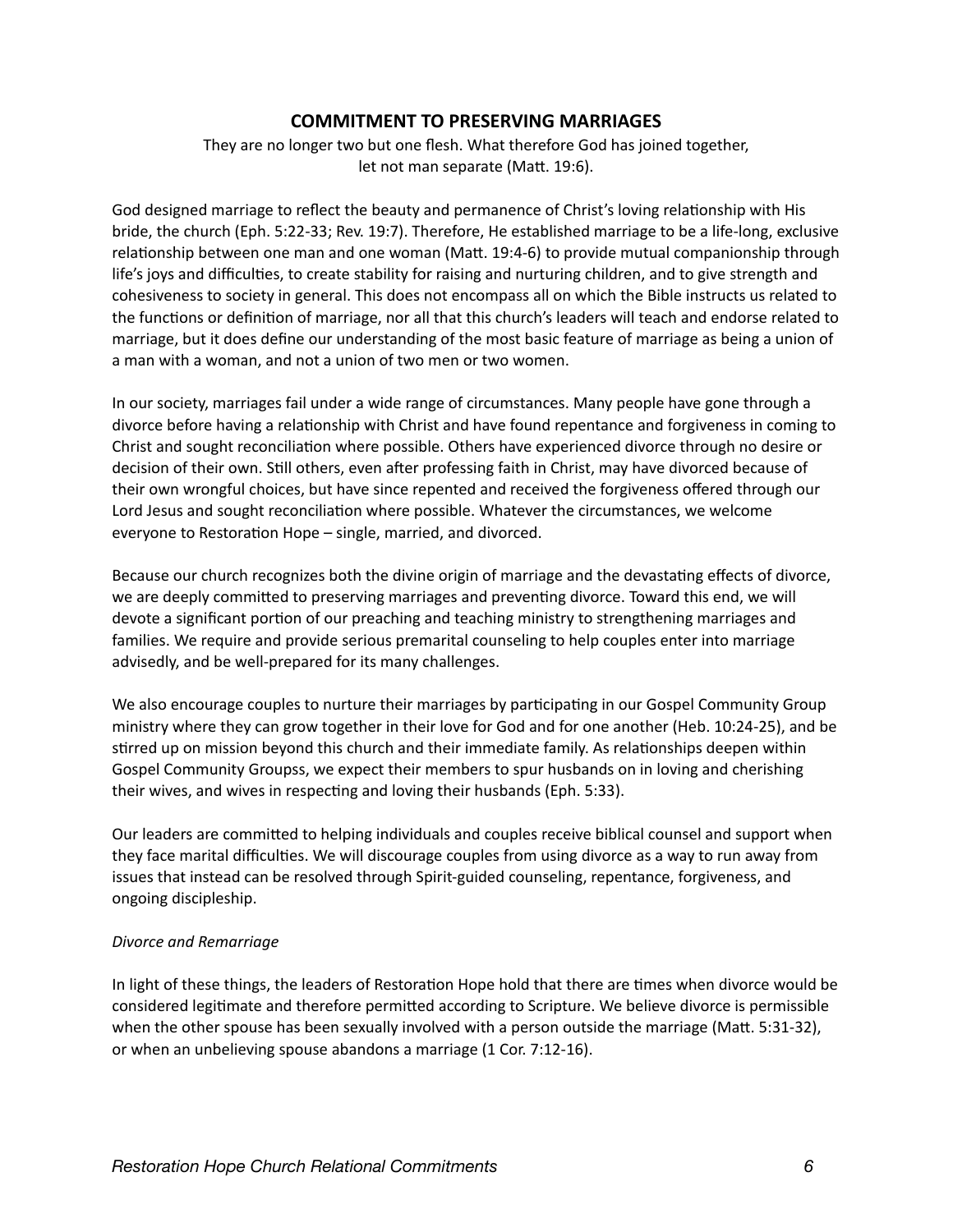It is important to note, however, that even though divorce is permissible in these situations, it is not required. It is not the best testimony to the covenant-keeping love of Christ and His church. God patiently bears with our sins, repeatedly calls us to repentance, and freely forgives us when we turn back to Him (Ps. 103:8-12; Isa. 55:7). Nor must divorce be the last word. Even after long periods of separation and alienation, reconciliation can happen, as when the people of God return to the Lord after periods of waywardness (Hosea 2:14-23) God patiently bears with our sins, repeatedly calls us to repentance, and freely forgives us when we turn back to Him (Ps. 103:8-12; Isa. 55:7). When divorce becomes a legitimate option, an offended spouse can imitate God's love by offering a straying spouse these same evidences of grace (Eph. 5:1-2). This may involve patiently bearing neglect or humbly confronting serious sin (Col. 3:12-14; Gal. 6:1).

And we want to stress that forgiveness and reconciliation between sinning spouses is preferable to separation or divorce even where adultery has occurred. This is implied in Matthew 18:21-22, "...'Lord, how often will my brother sin against me, and I forgive him? As many as seven times?' Jesus said to him, 'I do not say to you seven times, but seventy times seven.'" (see Luke 17:3-4.)

Just as church leaders are involved in beginning a marriage, they should be involved when it is threatened with seeming dissolution. Therefore, when a member of Restoration Hope is considering divorce, he or she is expected to bring the situation to our pastor/elders and cooperate with them as they determine whether biblical grounds exist for the separation, and as they endeavor to promote repentance and reconciliation, or pursue redemptive discipline, if appropriate, in order to rescue a spouse and a marriage from the devastating effects of unrepentant sin (Matt. 18:12-20).

Separated spouses who have filed for divorce should consider themselves married until a divorce is final as determined by a civil court. Thus they should refrain from dating or any other activity that is inconsistent with being married.

We rejoice that divorce never diminishes God's free offer of love, grace and forgiveness. He cherishes and loves every person who has been unwillingly divorced, as does our church. God graciously extends this same love to those who have wrongly left their marriages. That love moves Him (and us) to call them to repentance, to encourage and aid reconciliation when possible, and to gladly restore those who have done all they can to rebuild broken relationships.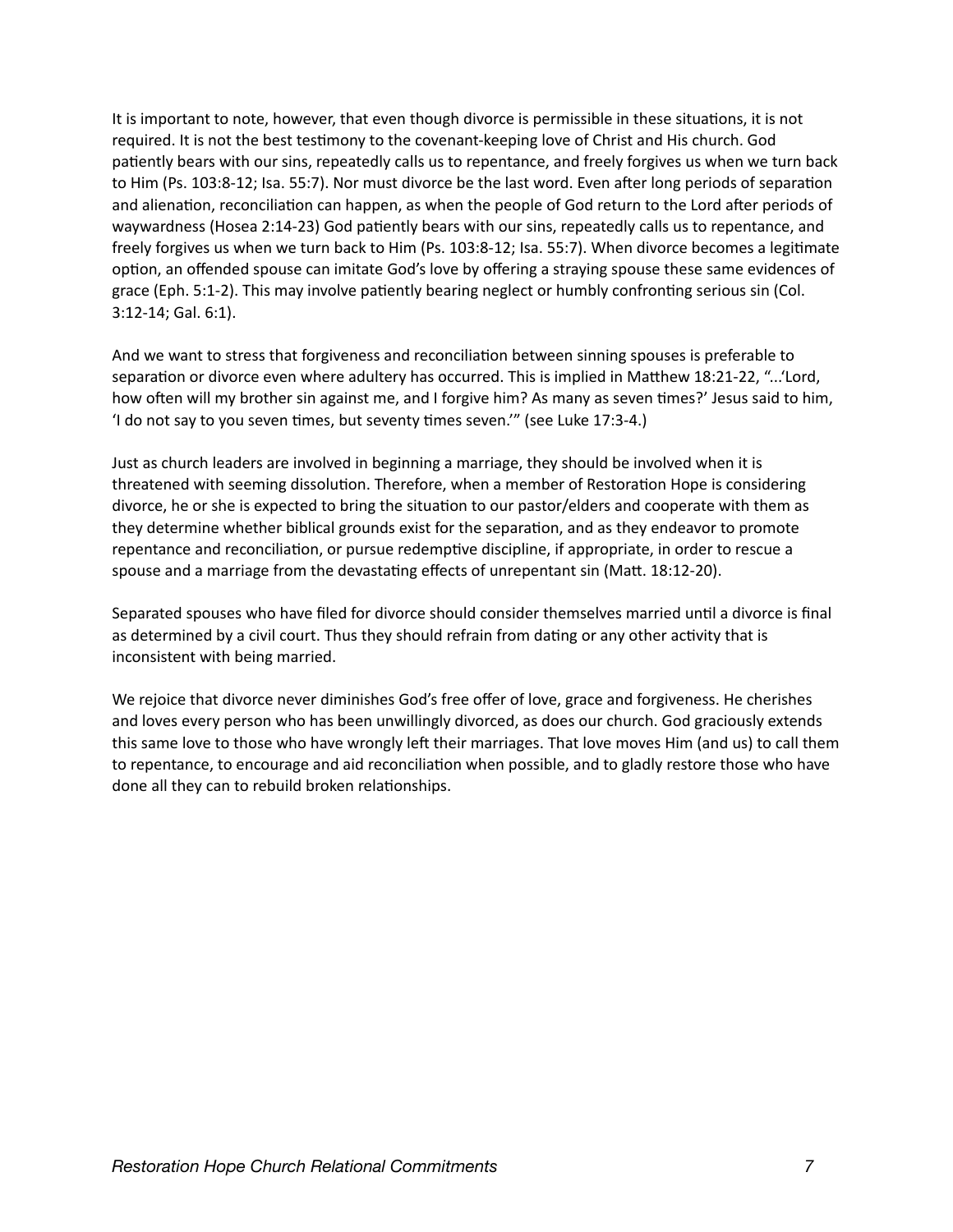# **COMMITMENT TO PROTECTING OUR CHILDREN**

The prudent sees danger and hides himself (Prov. 27:12).

Children are a blessing from God, and He calls the church to support parents in their responsibility to train children in the discipline and instruction of the Lord. Therefore, the church should be a place of safety and blessing for children, where they can grow, play, form friendships, and learn to experience and share the love of Christ.

Since sin affects every person and organization in the world, it is possible that children could be harmed even during church activities. We cannot guarantee that such things will never happen at Restoration Hope, but we are committed to taking reasonable precautions to protect our children and youth from foreseeable harm.

If a child or youth is harmed in our church, we will take immediate steps to inform the parents, to accept responsibility for our role in the situation, and to hold offending workers fully responsible for their actions.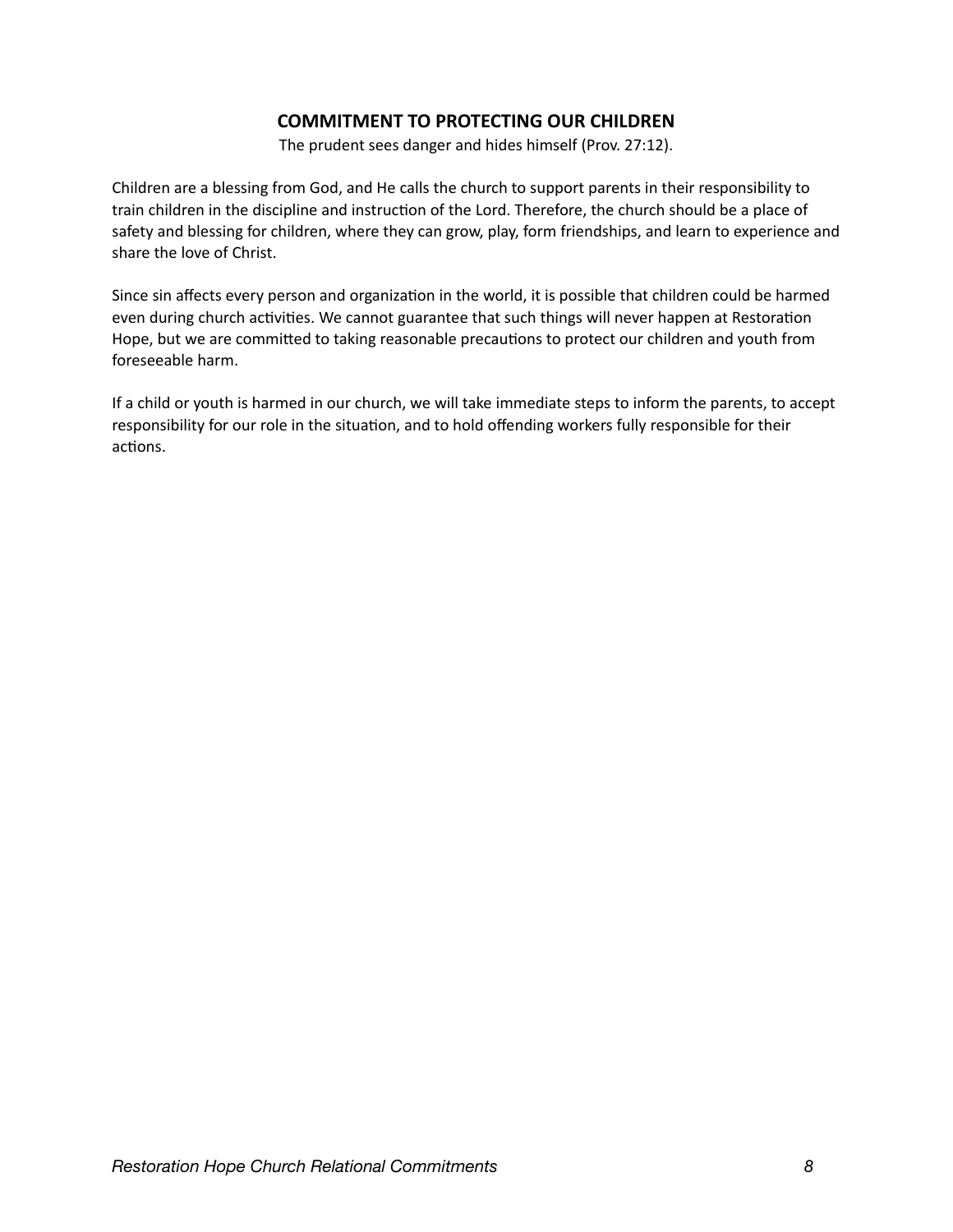### **COMMITMENT TO BIBLICAL COUNSELING AND CONFIDENTIALITY**

I myself am satisfied about you, my brothers, that you yourselves are full of goodness, filled with all knowledge and able to instruct one another (Rom. 15:14).

Our goal in providing biblical counseling is that we may "present everyone mature in Christ" (Col.1:28). We believe that the Bible offers God-inspired guidance, instruction, and power for faith and life (2 Tim. 3:16-17). Therefore, our counseling relies on biblical teachings and principles applied with "all wisdom" through the Holy Spirit to each situation we counsel. We are committed to asking the question, "What does Scripture say regarding this matter?" and to counseling in the light of the response to this question. We believe that Christ has equipped His body, the church, to provide wisdom, knowledge, and instruction to one another (Rom.15:14) in order for each member to live a godly and holy life, pleasing God in all ways. Christ has also equipped His church with spiritually mature leaders who are able to shepherd, lead, teach, and counsel others (Heb.5:11-14) in the church. Though the educational and experiential background of each leader who counsels at Restoration Hope is unique, the essential training and practice for all leaders who counsel at Restoration Hope centers around their ability to apply Scripture to the situation they are counseling. For this reason, those who counsel for Restoration Hope do not present themselves as psychotherapists nor mental health professionals but as biblical counselors.

In order to avoid misunderstandings regarding the role of leaders in the church that provide "spiritual counsel," the following clarifications should be kept in mind.

- 1. Leaders who provide spiritual counsel may also be trained in other areas of life that are outside of the realm of providing spiritual counsel. Thus, if a medical doctor provides "spiritual counsel" through the church, we understand that this is separate from his providing "medical counsel" at his clinic.
- 2. God calls the leaders in His church to set an example "in speech, in conduct, in love, in faith, in purity" (1 Tim. 4:12). If any leader should not live up to this standard in any counseling situation, the counselee should report to the pastor/elders any conduct that fails to meet this standard.
- 3. Confidentiality is an important factor in establishing a relationship to receive spiritual counsel.

The leader providing spiritual counsel will keep confidentiality except in the following situations:

- when the person who disclosed the information, or any other person, is in imminent danger of serious harm unless others intervene (Prov. 24:11-12);
- when a person refuses to repent of sin and it becomes necessary to promote repentance through accountability and redemptive church discipline (Matt. 18:15-20);
- when leaders are required by law to report suspected abuse (Rom. 13:1).

Providing spiritual counsel requires a relationship between the leader and the counselee. Occasionally there may arise a misunderstanding between the counselor and the counselee. We will seek to handle these misunderstandings in a biblical way. This includes being willing to submit to legally binding arbitration, rather than filing a lawsuit, and also not attempting to require a "spiritual counselor" to appear in court or to provide his notes.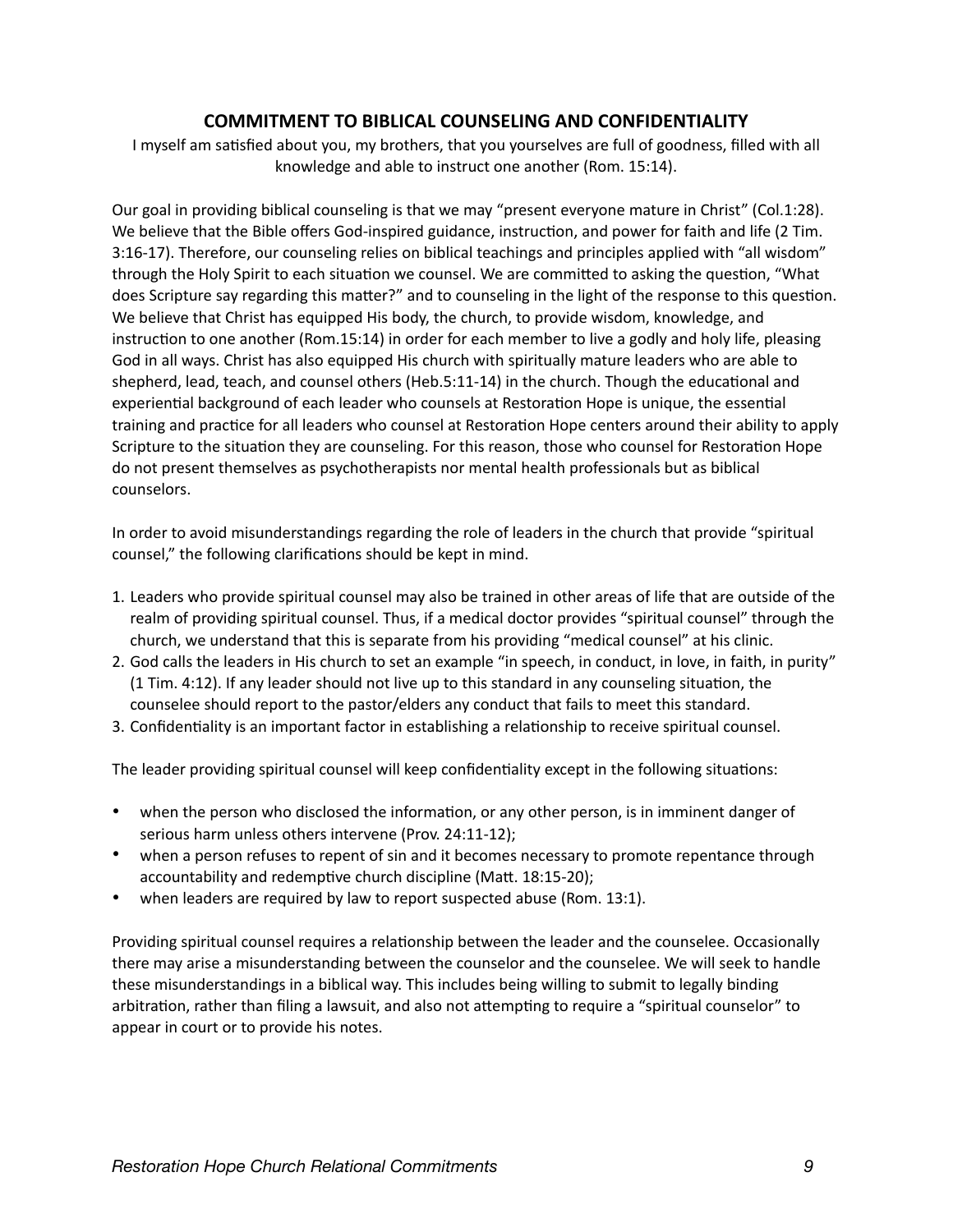Our desire is to provide wise, spiritual, godly counsel to each person in our church. By sharing these guidelines, we hope the biblical counseling offered at Restoration Hope will help many become "mature in Christ."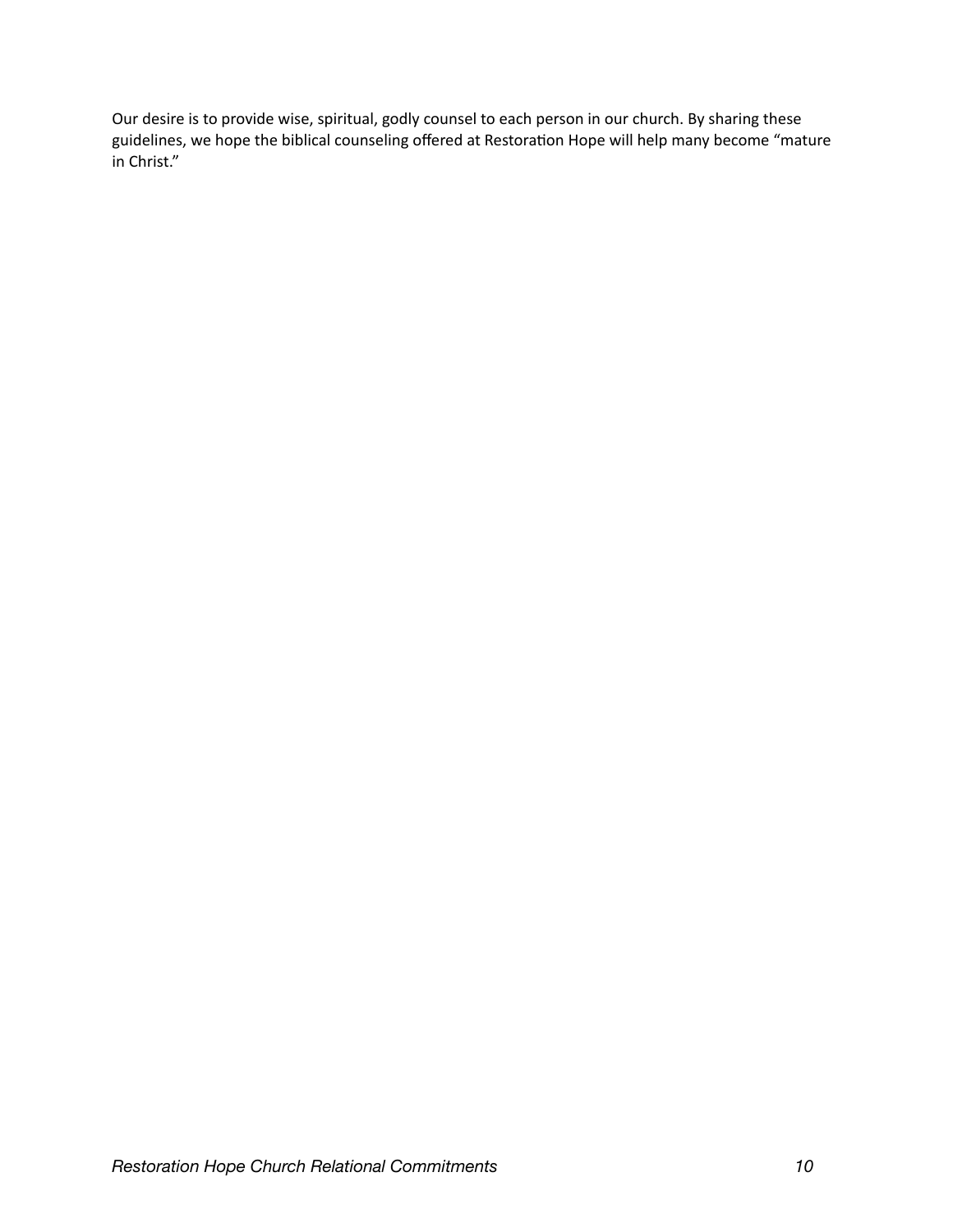### **COMMITMENT TO ACCOUNTABILITY AND CHURCH DISCIPLINE**

Let us consider how to stir up one another to love and good works (Heb. 10:24).

Like all of our Relational Commitments, the principles and practices described below apply to all Covenant Members of Restoration Hope Church.

#### **A. Accountability and Discipline Are Signs of God's Love**

God has established the church to reflect His character, wisdom, and glory in the midst of a fallen world (Eph. 3:10-11). He demonstrates His love for His church in that He sent His Son to die for her (Rom. 5:8; Eph. 5:25). His purpose for His church is to present her as a gift to His Son; thus Scripture refers to the church as the "bride" of Christ (Rev. 19:7). For this reason the Father, Son, and Holy Spirit are continually working to purify the church and bring her to maturity (Eph. 5:25-27).

This does not mean that God expects the church to be made up of perfectly pure people. He knows that the best of churches are still companies of sinners who wrestle daily with remaining sin (1 John 1:8; Phil. 3:12). Therefore, it would be unbiblical for us to expect church members to live perfectly. What we can do, however, is confess our common struggle with sin and our mutual need for God's mercy and grace. We also can spur one another on toward maturity by encouraging and holding each other accountable to love, seek after, and obey God with all of our hearts, souls, minds, and strength, and to love others as we love ourselves (Mark 12:30-31; Heb. 10:24-25).

We sometimes refer to this process of mutual encouragement and accountability as "discipline." The Bible does not present church discipline as negative, legalistic, or harsh. True discipline originates from God Himself and is always presented as a sign of genuine love. "The Lord disciplines the one he loves" (Heb. 12:6). "Blessed is the man whom you discipline, O LORD , and whom you teach out of your law" (Ps. 94:12). "Those whom I love, I reprove and discipline" (Rev. 3:19). God's discipline in the church, like the discipline in a good family, is intended to be primarily positive, instructive, and encouraging. This process, which is sometimes referred to as "formative discipline," involves preaching, teaching, prayer, personal Bible study, Gospel Community Group fellowship, and countless other enjoyable activities that challenge and encourage us to love and serve God more wholeheartedly.

On rare occasions, God's discipline, like the discipline in a family with growing children, also may have a corrective purpose. When we forget or disobey what God has taught us, He corrects us. One way He does this is to call the church to seek after us and lead us back onto the right track. This process, which is sometimes called "corrective" or "restorative" discipline, is likened in Scripture to a shepherd seeking after a lost sheep. "What do you think? If a man has a hundred sheep and one of them has gone astray, does he not leave the ninety-nine on the mountains and go in search of the one that went astray? And if he finds it, truly, I say to you, he rejoices over it more than over the ninety-nine that never went astray" (Matt. 18:12-13).

Thus, restorative or corrective discipline is never to be done in a harsh, vengeful, or self-righteous manner. It is always to be carried out in humility and love, with the goals of restoring someone to a close walk with Christ (Matt. 18:15; Gal. 6:1), protecting others from harm (1 Cor. 5:6), and showing respect for the honor and glory of God's name (1 Pet. 2:12).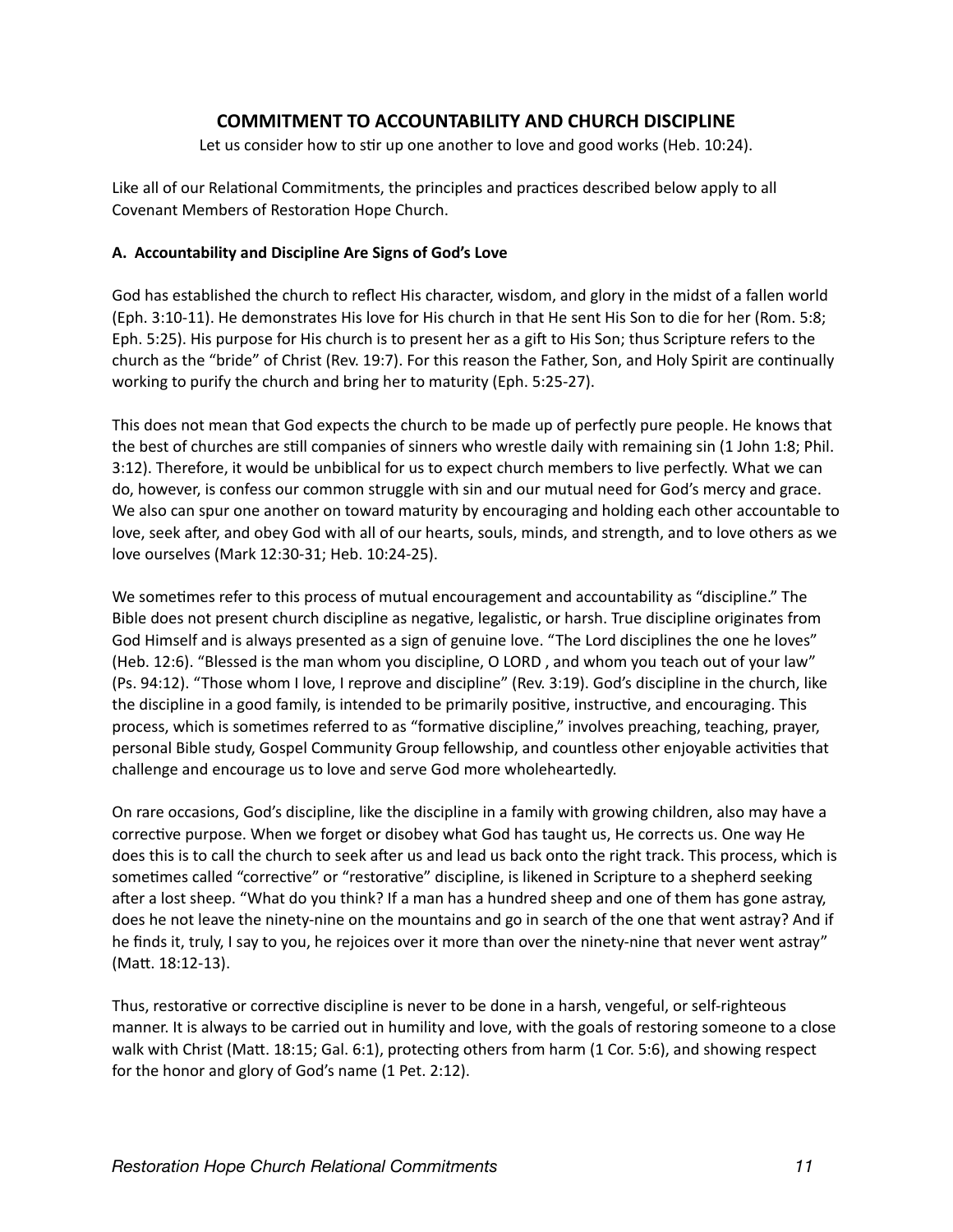#### **B. Most Corrective Discipline Is Private, Personal, and Informal**

God gives every believer grace to be self-disciplined. "For God gave us a spirit not of fear but of power and love and self-control" (2 Tim. 1:7; cf. Gal. 5:23). Thus discipline always begins as a personal matter Christ and usually remains that way, as each of us studies God's Word, seeks Him in prayer, and draws on His grace to identify and change sinful habits and grow in godliness.

But sometimes we are blind to our sins or so tangled in them that we cannot get free on our own. This is why the Bible says, "Brothers, if anyone is caught in any transgression, you who are spiritual should restore him in a spirit of gentleness" (Gal. 6:1). In obedience to this command, we are committed to giving and receiving loving correction within our church whenever a sin (whether in word, behavior, or doctrine) seems too serious to overlook (Prov. 19:11).

If repeated private conversations do not lead another person to repentance, Jesus commands that we ask other brothers or sisters to get involved. "If he does not listen, take one or two others along with you, that every charge may be established by the evidence of two or three witnesses " (Matt. 18:16). If informal conversations with these people fail to resolve the matter, then we may seek the involvement of a Gospel Community Group leader or elder. If even these efforts fail to bring a brother or sister to repentance, and if the issue is too serious to overlook, we will move into what may be called "formal discipline."

#### **C. Formal Discipline May Involve the Entire Church**

If a member persistently refuses to listen to personal and informal correction to turn from speech or behavior that the Bible defines as sin, Jesus commands us to "tell it to the church" (Matt. 18:17). This first involves informing one or more church pastors/elders about the situation. If the offense is not likely to cause imminent harm to others, our elders may approach the member privately to personally establish the facts and encourage repentance of any sin they discover. We intend to give the member every reasonable opportunity to explain and defend his or her actions. If the member recognizes his sin and repents, the matter usually ends there, unless a confession to additional people is needed.

If an offense is likely to harm others or lead them into sin, or cause division or disruption, our elders may accelerate the disciplinary process and move to protect the church (Rom. 16:17; 1 Cor. 5:1-13; Titus 3:10-11). As the disciplinary process progresses, our elders may impose a variety of sanctions to encourage repentance, including, but not limited to, private and public admonition, withholding of the Lord's Supper, removal from office, withdrawal of normal fellowship, and, as a last resort, removal from membership (Matt. 5:23-24; 2 Thess. 3:6-15; Matt. 18:17).

<span id="page-11-1"></span>If the straying member does not repent in response to private appeals from our elders, they may inform others in the church who may be able to influence that individual or be willing to pray for him or her, or people who might be harmed or affected by that person's behavior.<sup>[9](#page-11-0)</sup> This step may include close friends,

<span id="page-11-0"></span><sup>&</sup>lt;sup>[9](#page-11-1)</sup> For example, it is not uncommon for a person to attend a church, develop relationships of trust, persuade people to give him money to invest, and then fail to return the money as promised. When such sinful men are discovered, they may leave the church, but continue to prey on members who have not heard about their schemes. If our leaders found such a man in our church, they would call him to repent and confess his wrongs. If he refused, they would bring him under formal discipline, and also warn the congregation not to trust him with their money.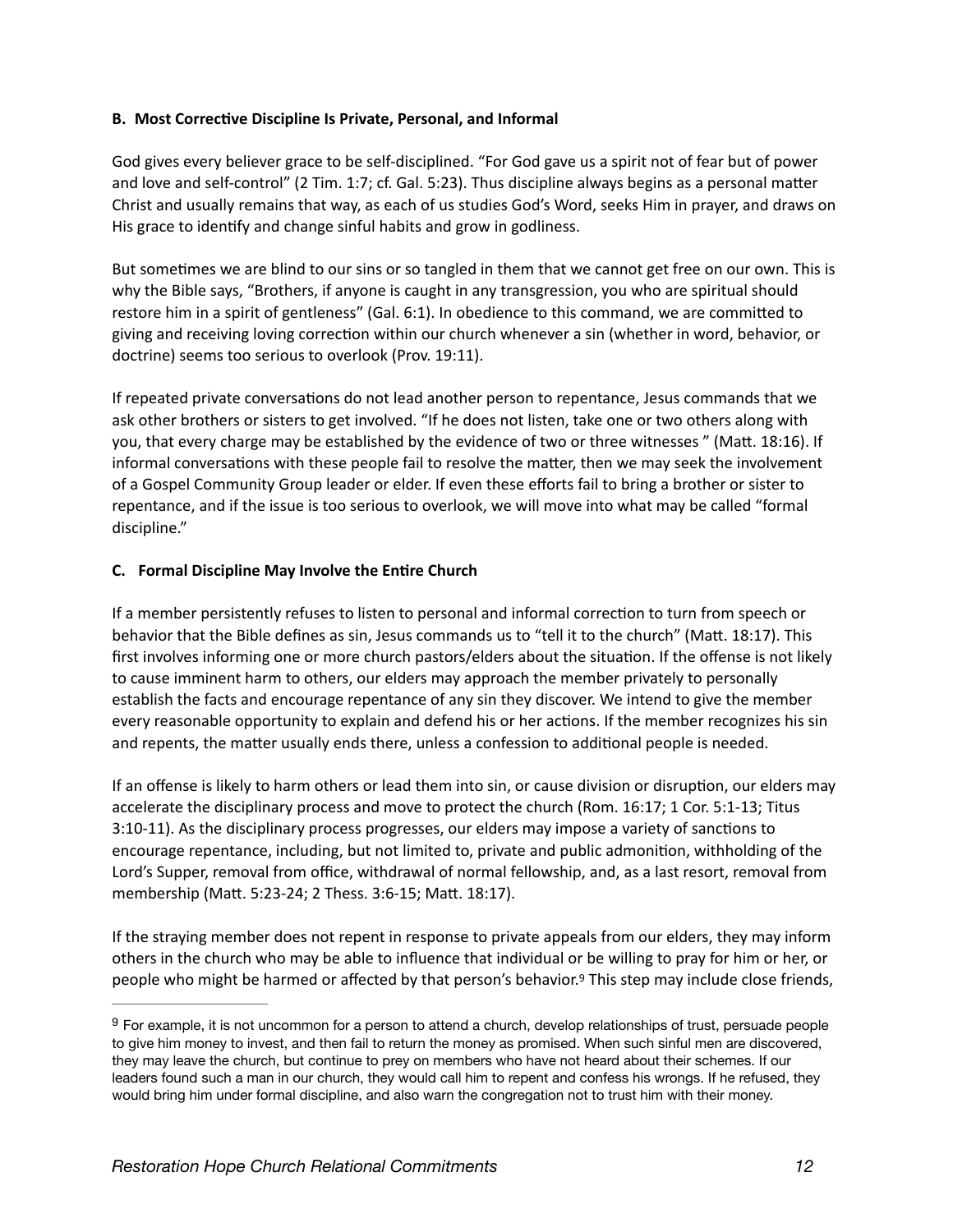<span id="page-12-2"></span>a Gospel Community Group, a Sunday school class, or the entire congregation if our elders deem it to be appropriate (Matt. 18:17, 1 Tim. 5:20).[10](#page-12-0)

If, after a reasonable period of time, the member still refuses to change, then our elders may formally remove him or her from membership and normal fellowship. They also may inform the church body of their decision and instruct the congregation to treat the individual as an unbeliever. This means that we will no longer treat the now-former-member as a fellow Christian. Instead of having casual, relaxed fellowship with the member, we will look for opportunities to lovingly bring the gospel to him or her, remind him or her of God's holiness and mercy, and call him or her to repent and put his or her faith in Christ (Matt. 18:17; 1 Cor. 5:5; 1 Tim. 1:20).

We realize that our natural human response to correction often is to hide or run away from accountability (Gen. 3:8-10). To avoid falling into this age-old trap and to strengthen our church's ability to rescue us if we are caught in sin, we agree not to run away from this church to avoid corrective discipline. Therefore, we waive our right to withdraw from membership or accountability while discipline is pending against us. Although we are free to stop attending the church at any time, we agree that a withdrawal while discipline is pending will not stop the process of discipline until the church has fulfilled its God-given responsibilities to encourage our repentance and restoration, and to bring the disciplinary process to an orderly conclusion, as described in these Commitments (Matt. 18:12-14; Gal. 6:1; Heb. 13:17).

If a member leaves the church while discipline is in effect or is being considered, and our elders learn that he or she is attending another church, they may inform that church of the situation and ask its leaders to encourage the member to repent and be reconciled to the Lord and to any people he or she has offended. This action is intended both to help the member find freedom from his or her sin and to warn the other church about the harm that he or she might do to their members<sup>[11](#page-12-1)</sup> (see Matt. 18:12-14; Rom. 16:17; 1 12 Cor.5:1-13; 3 John 1:9-10).

<span id="page-12-3"></span>Loving restoration always stands at the heart of the disciplinary process. If a member repents, and our elders confirm his or her sincerity, we will rejoice together and gladly imitate God's forgiveness by restoring the person to fellowship within the body (see Matt. 18:13; Luke 15:3-7, 11-32; 2 Cor. 2:5-11; Col. 3:12-14). People who have been disciplined by another church will not be allowed to become members at Restoration Hope until they have repented of their sins and made a reasonable effort to be reconciled, or our elders have determined that the discipline of the former church was not biblically appropriate.

<span id="page-12-0"></span> $10$  If our leaders inform our entire congregation about a disciplinary situation, they have discretion whether to divulge the member's name. This decision usually will depend on a variety of factors, such as how widely known the situation already is, whether there might be people in the congregation who could persuade the member to repent, or whether the congregation needs to be on guard against potential harm he or she might cause (see previous footnote). Even if our leaders decide it is not necessary to identify a member specifically, they may still inform the congregation of the general situation and the disciplinary steps they have followed. This general information can help warn people who may be flirting with secret sin that they, too, may face discipline if they do not turn back to God.

<span id="page-12-1"></span> $11$  For example, if we confronted a man in our church for seducing young women, or for acting inappropriately around little children, or for sowing gossip and division, and he left and started attending another church, we would consider it our duty to urge the leaders of that church to counsel with him and to protect their people from his harmful behavior.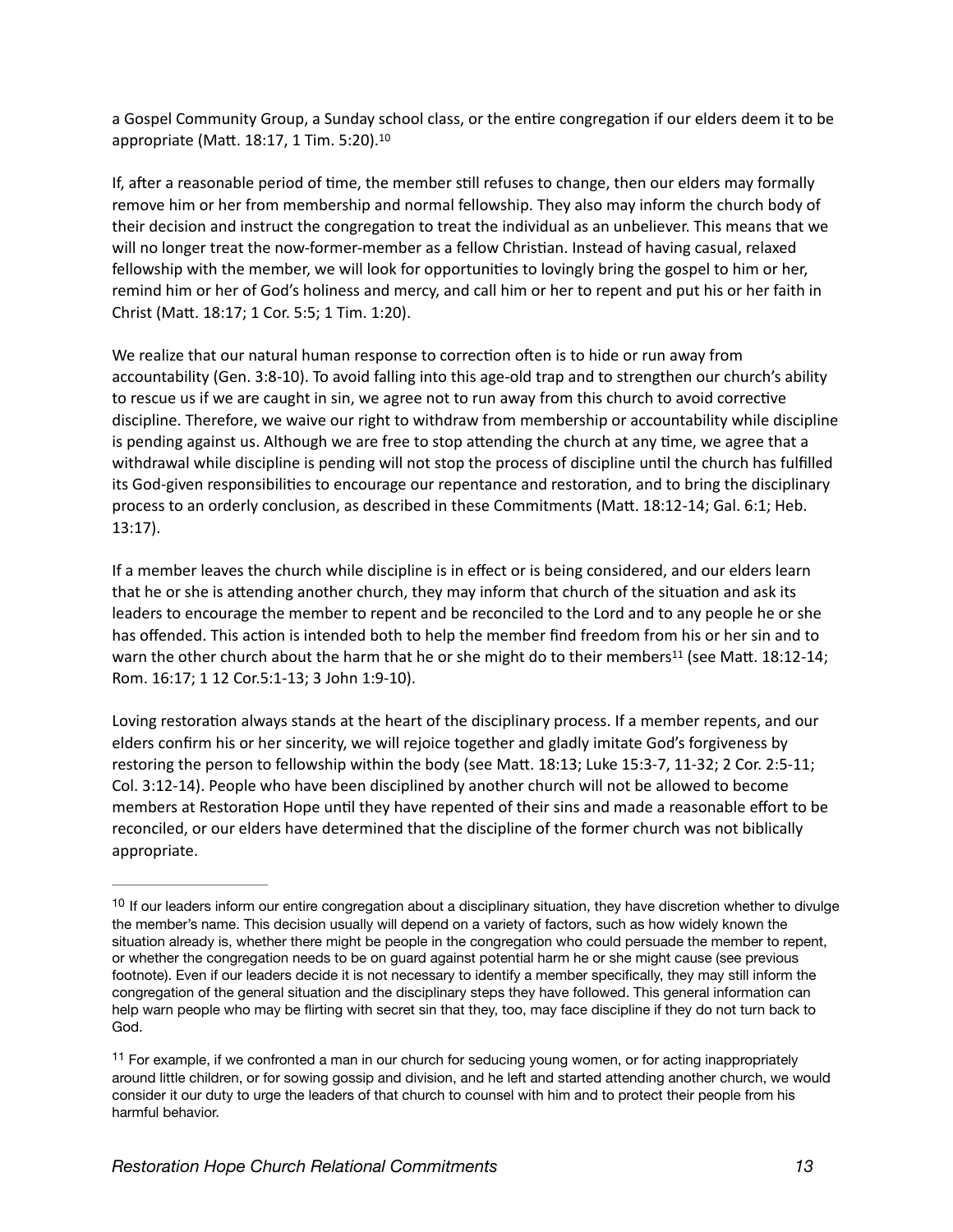As we pursue the blessings of accountability and church discipline, we intend to hold fast to the promise of Scripture: "He disciplines us for our good, that we may share his holiness. For the moment all discipline seems painful rather than pleasant, but later it yields the peaceful fruit of righteousness to those who have been trained by it" (Heb. 12:10-11).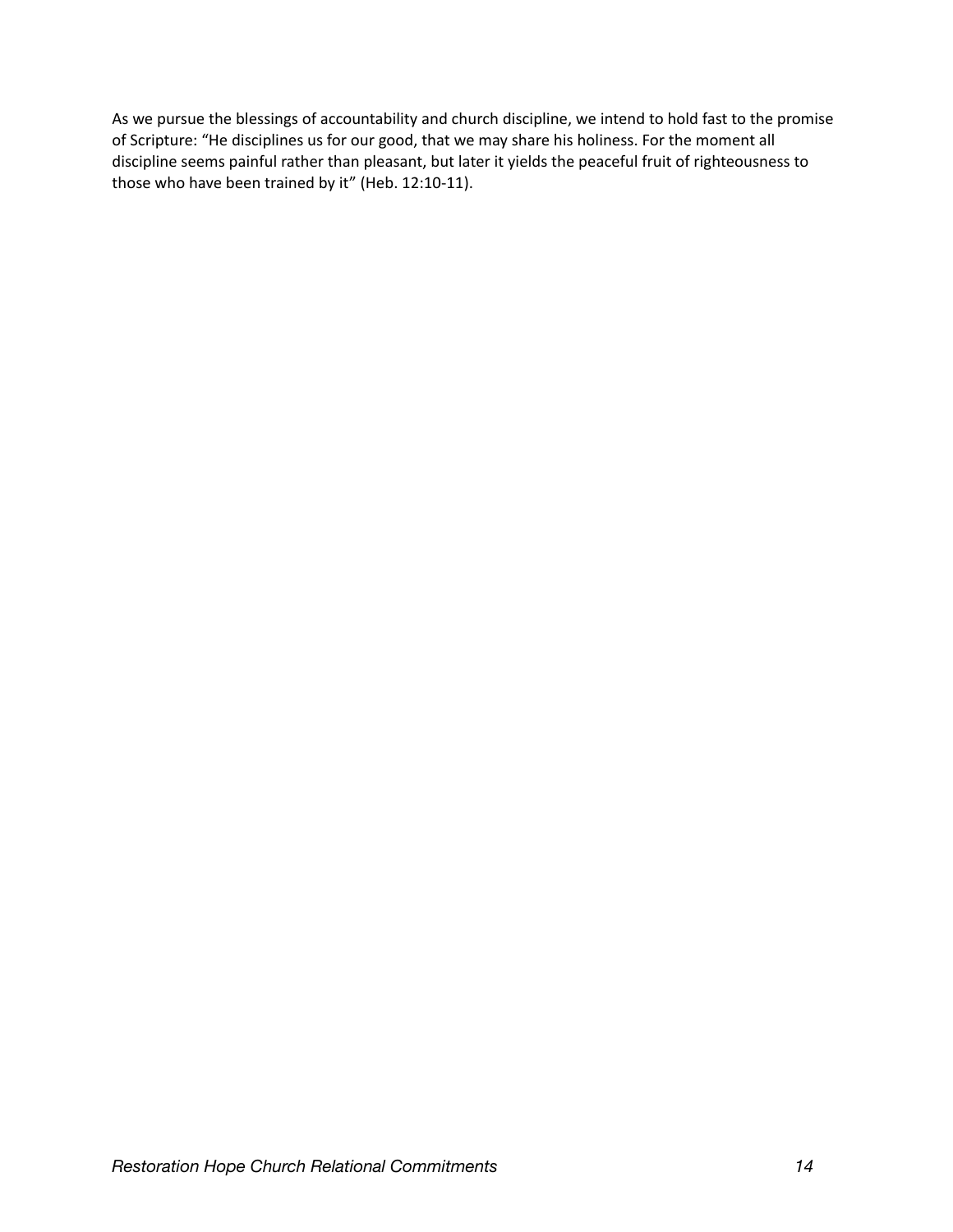### **STATEMENT ON MARRIAGE, GENDER, AND SEXUALITY**

We believe that God wonderfully and immutably creates each person as male or female. These two distinct, complementary genders together reflect the image and nature of God (Gen 1:26-27). We believe a person's true gender to be that which matches his or her biological sex at the time of his or her birth.

We believe that the term "marriage" should be applied only to a union of a man with a woman, and not to a man with a man, or woman with a woman (Gen 2:18-25; Matt.19:4-6). God teaches through the Bible that the truest expression of marriage is displayed in the sexually exclusive and permanent union of one man with one woman, wherein the man and woman reflect the beauty and permanence of Christ's loving relationship with his bride, the church —the husband reflecting Jesus, and the wife reflecting the church (Eph. 5:22-33; Rev. 19:7). We believe that marriages understood in this way will provide mutual companionship through life's joys and difficulties, create stability for raising and nurturing children, and give strength and cohesiveness to society in general.

We believe that sexual intimacy should occur only between a man and a woman who are married to each other (1 Cor 6:18; 7:2-5; Heb 13:4).

We believe that any form of sexual immorality (including adultery, fornication, homosexual behavior, bisexual conduct, bestiality, incest, and use of pornography) is sinful and offensive to God (Matt 15:18-20; 1 Cor 6:9-10).

We believe that in order to preserve the function and integrity of Restoration Hope Church as the local Body of Christ, and to provide a biblical role model to this church's members and the communities in which we live, work, and rest, it is imperative that all persons employed by Restoration Hope Church in any capacity, or who serve as volunteers, agree to and abide by this Statement on Marriage, Gender, and Sexuality (Matt 5:16; Phil 2:14-16; 1 Thess 5:22).

We believe that God offers redemption and restoration to all who confess and forsake their sin, seeking his mercy and forgiveness through Jesus Christ (Acts 3:19-21; Rom 10:9-10; 1 Cor 6:9-11).

We believe that every person must be afforded compassion, love, kindness, respect, and dignity (Mark 12:28-31; Luke 6:31). Hateful and harassing behavior or attitudes directed toward any individual are to be repudiated and are not in accord with Scripture nor the doctrines of Restoration Hope Church.

In light of this statement on marriage, gender, and sexuality, Restoration Hope Church will only recognize marriages between a man (born as biologically male), and a woman (born as biologically female). Further, the pastors/elders and staff of Restoration Hope Church shall only participate in weddings and solemnize marriages between one man and one woman. Finally, the facilities and property of Restoration Hope Church shall only host weddings between one man and one woman.